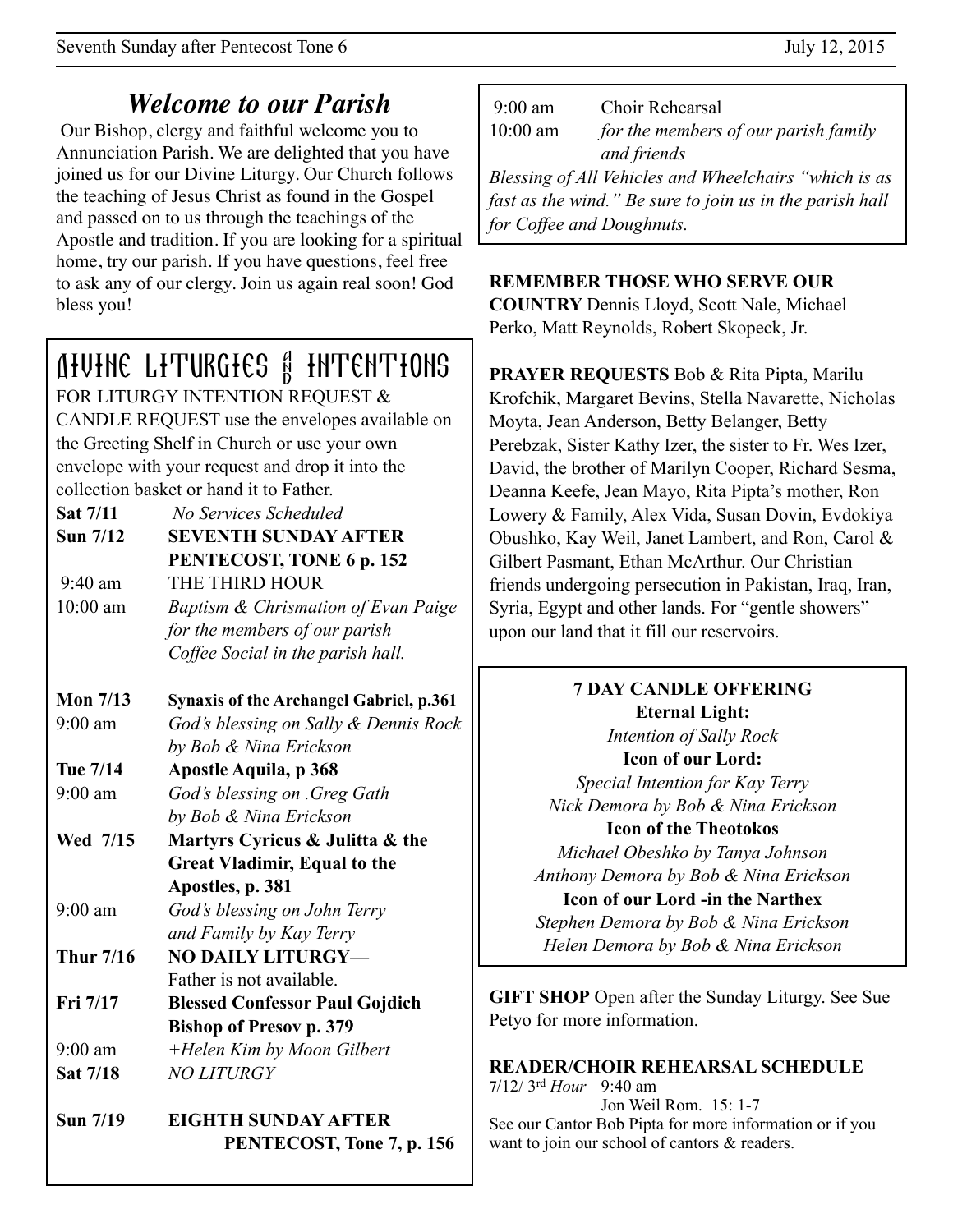## **Parish Calendar & Upcoming Events**

**TODAY BAPTISM & CHRISMATION- Evan Paige** 10:00 am Divine Liturgy

**Sun 7/19 Blessing of Cars** in celebration of the Feast of Saint Elijah after the Divine Liturgy.

**Mon 7/20 FEAST OF SAINT ELIJAH THE GREAT PROPHET**- simple holy day 9:00 am Divine Liturgy

#### **7/30 Friday-8/2 Sunday ALIVE IN CHRIST 2015**  Spiritual Retreat for young men and boys. Palomar Christian Conference Center in Palomar Mountain, CA.

**TRANSFIGURATION OF OUR LORD, Solemn Holy Day** Wed 8/5 Vesper/Liturgy…………………..7:30 pm Thu 8/6 Divine Liturgy……………………9:00 am

**Fri 8/7- Sun 8/9 16TH ANNUAL PILGRIMAGE** in honor of Our Lady of Perpetual Help at St. George Parish in Olympia, Washington. For information **[www.olphshrine.com](http://www.olphshrine.com)**

#### **DORMITION OF THE THEOTOKOS, HolyDay of Obligation Blessing of Flowers**

Fri 8/14 Vesper/Liturgy……………………7:30 pm Sat 8/15 Divine Liturgy……………………9:00 am

## **HALL PROJECTS**

- **1)** Replace the asphalt tile floor in the parish hall. It is a safety problem that needs to be addressed. Bids about \$8,000.00 Some of the men of our parish proposed removing the tiles to save the parish about \$1,000.00 from the bill. The Bishop's Appeal Rebate is \$5,289.00 which we are informed will be sent to us in September.
- **2)** Parking lot lights need replacing.
- **3)** Water stains on ceiling tiles in the school and hall areas need painting.

### **COFFEE SOCIAL HOST** Thank you!

JULY: The Weil & Kamenbley Families AUGUST: The Yarosik Family

## **SPECIAL ANNOUNCEMENTS**

**50/50 RAFFLE RETURNS** See Anne Voytilla

 Here's your chance to be part of the most instant win/win gratification for you and our Church and have a little fun at the same time. Take a moment after EVERY Sunday Liturgy to buy a 50/50 ticket at the Social Hall.

On the last Sunday of every other month, the total accumulation of raffle money is divided between you and our Church.

 This June/July drawing will be July 26; each ticket is \$5 or 5 tickets for \$20; tickets can be purchased the day of the drawing and you need not be present; winners will be announced in the parish hall and in our bulletin; see Anne Voytilla at the Social Hall.

**POWER WILL BE TURNED OFF** on Wednesday, July 15 at 8:00 am to 12 Noon. Anaheim Public Utilities will be installing the overhead power lines located in front of the rectory and church underground. All computers, telephones, AC units, TV, freezers and refrigerators will be unplug until the power is restored. *However, the 9:00 am Divine Liturgy will be celebrated as usual.*

**PICTURES NEEDED** We have many photographers in our parish, just look at them all when a picture moment if taking place. Please, please send a copies of your parish pictures to the parish office by way of e-mail or CD for publication in our Light of the West Eparchial Newsletter.

*Note from Nicole Perlman: Anyone interested in being a crafter will know by now, but what the parishioners could benefit from knowing is that a large amount of volunteers will be needed.* 

*Last year, we needed help with set up and food preparation before the event, event day help and after event break down. So, if people can save the date, it would be wonderful. Thank you,* 

Here at Annunciation September 26, Saturday from 9:00 am to 4:00pm. Local crafters and artist, food sale, jams, baked goods, raffle, balloon animals, books sale. Open to the Public—Church tours 11am till 2pm.

Contact: Nicole at 714-906-9630 [anaheimcraftfair@gmail.com](mailto:anaheimcraftfair@gmail.com)